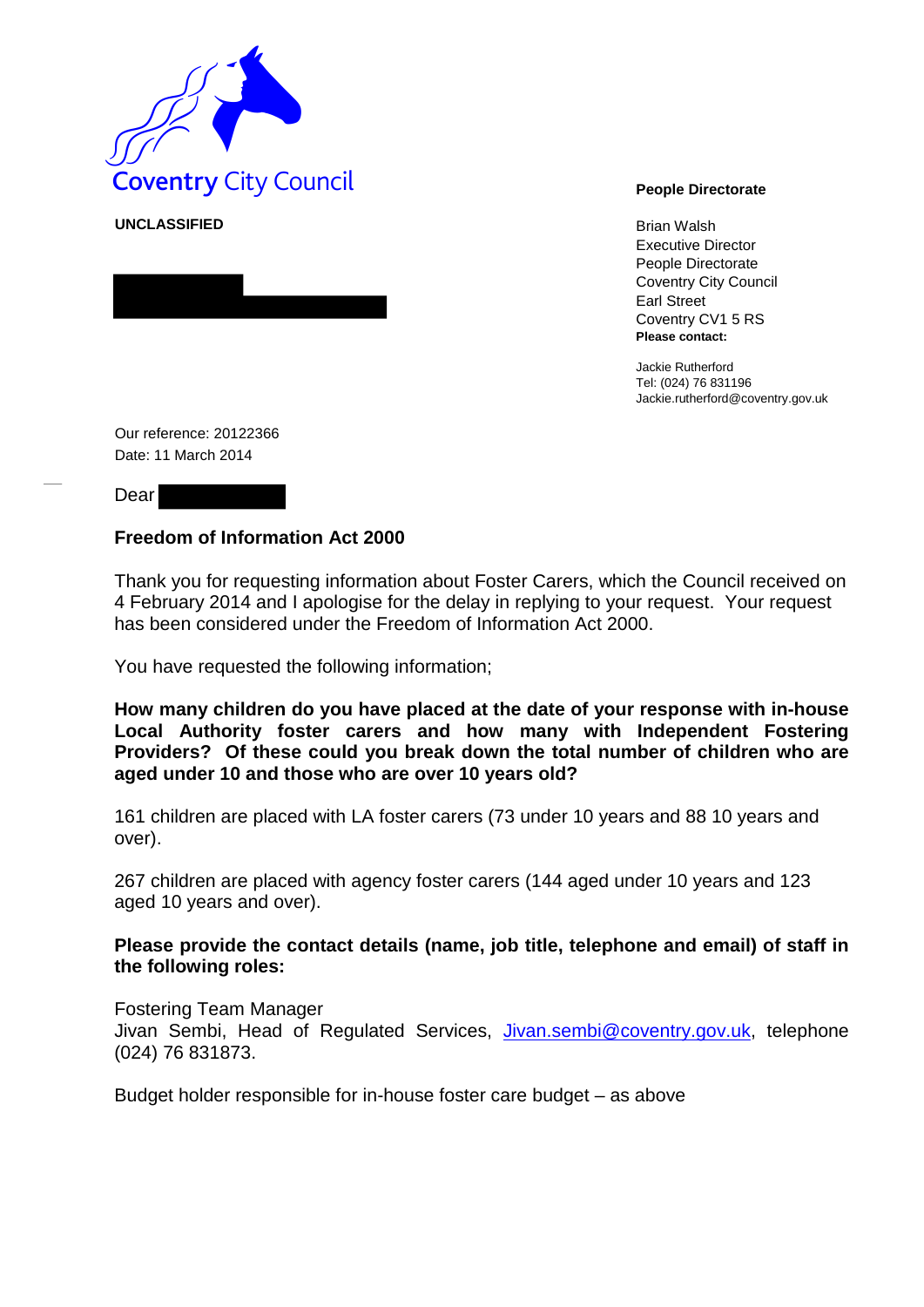Budget holder for independent foster care placements expenditure – Sally Giles, Head of Children's Strategy and Commissioning, [sally.giles@coventry.gov.uk,](mailto:sally.giles@coventry.gov.uk) telephone (024) 76 833699.

Individual responsible for in-house fostering recruitment Jivan Sembi, Head of Regulated Services, [Jivan.sembi@coventry.gov.uk,](mailto:Jivan.sembi@coventry.gov.uk) telephone (024) 76 831873.

Service Lead / Commissioner responsible for use of independent fostering providers Russ Garcia, Senior Contracts Officer, [russ.garcia@coventry.gov.uk,](mailto:russ.garcia@coventry.gov.uk) telephone (024) 76 834146.

#### **In-House Fostering Service**

**How many new foster carer households has your in-house fostering service recruited so far in the financial year 2013/14?**

**Of these, how many of them transferred from an Independent Fostering Provider?**

**How many foster carer households has your in-house fostering service deregistered so far in 2013/14?**

**What is the target or anticipated number of new foster carer households your inhouse fostering service plans to recruit in the financial year 2014/15**

**Please see the attached link to the Annual Fostering Report below:**

**[http://internaldemocraticservices.coventry.gov.uk/documents/s13705/Fostering%2](http://internaldemocraticservices.coventry.gov.uk/documents/s13705/Fostering%20Service%20Report%202012-13.pdf) [0Service%20Report%202012-13.pdf](http://internaldemocraticservices.coventry.gov.uk/documents/s13705/Fostering%20Service%20Report%202012-13.pdf)**

## **Please provide a copy of the payment structure (fees and allowances) you offer your in-house foster carers**

The web link below provides information on the payment structure for Foster Carers:

[www.coventry.gov.uk/downloads/file/6730/fees\\_and\\_allowances\\_for\\_coventry\\_foster\\_ca](http://www.coventry.gov.uk/downloads/file/6730/fees_and_allowances_for_coventry_foster_carers) [rers](http://www.coventry.gov.uk/downloads/file/6730/fees_and_allowances_for_coventry_foster_carers)

**Based on all of your current in-house fostering placements (excluding short break and respite), what is the average weekly cost of a placement with an in-house foster carer?** 

The average weekly cost is £485

**What was your actual and projected budget expenditure for in-house fostering placements in the financial year 2013/14.**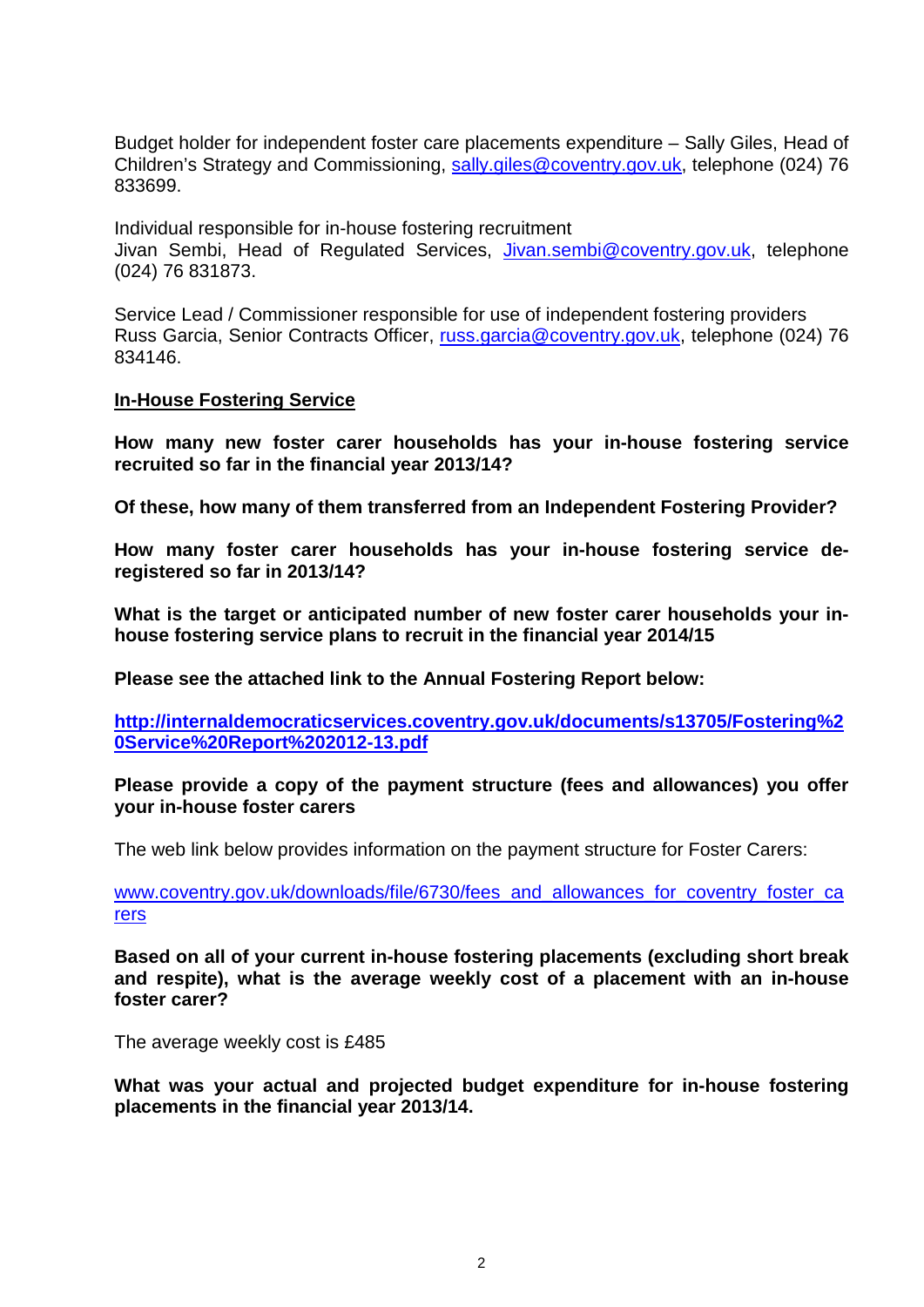Actual Expenditure 2013/14 - £3,177,651 Budget 2013/14 - £3,695,278

## **What is your projected budget expenditure for in-house fostering placements in the financial year 2014/15**

Projected Budget - £3,695,278

### **Use of Independent Fostering Providers (IFPs)**

**Does your Local Authority have a tendered foster care framework in place for Independent Fostering Providers?** 

Yes.

### **If so, which Independent Fostering Providers are on the contract**

Action for Children Familyplacement.com Jay Fostering TACT **NFA** Compass Fostering Solutions Pathway Care Father Hudsons Clifford House Mainstream **Nexus** By the Bridge

#### **Also is this a collaborative contract and if so which other Local Authorities use it?**

This is a collaborative contract and is used by Coventry, Warwickshire and Solihull.

**Based on all of your current independent fostering placements (excluding short break and respite), what is the average weekly cost of your placements with Independent Fostering Providers?** 

Average cost - £772

### **What was your actual and projected budget expenditure for independent fostering placements in the financial year 2013/14**

Actual Expenditure 2013/14 - £10,404,941 Budget 2013/14 - £5,742,601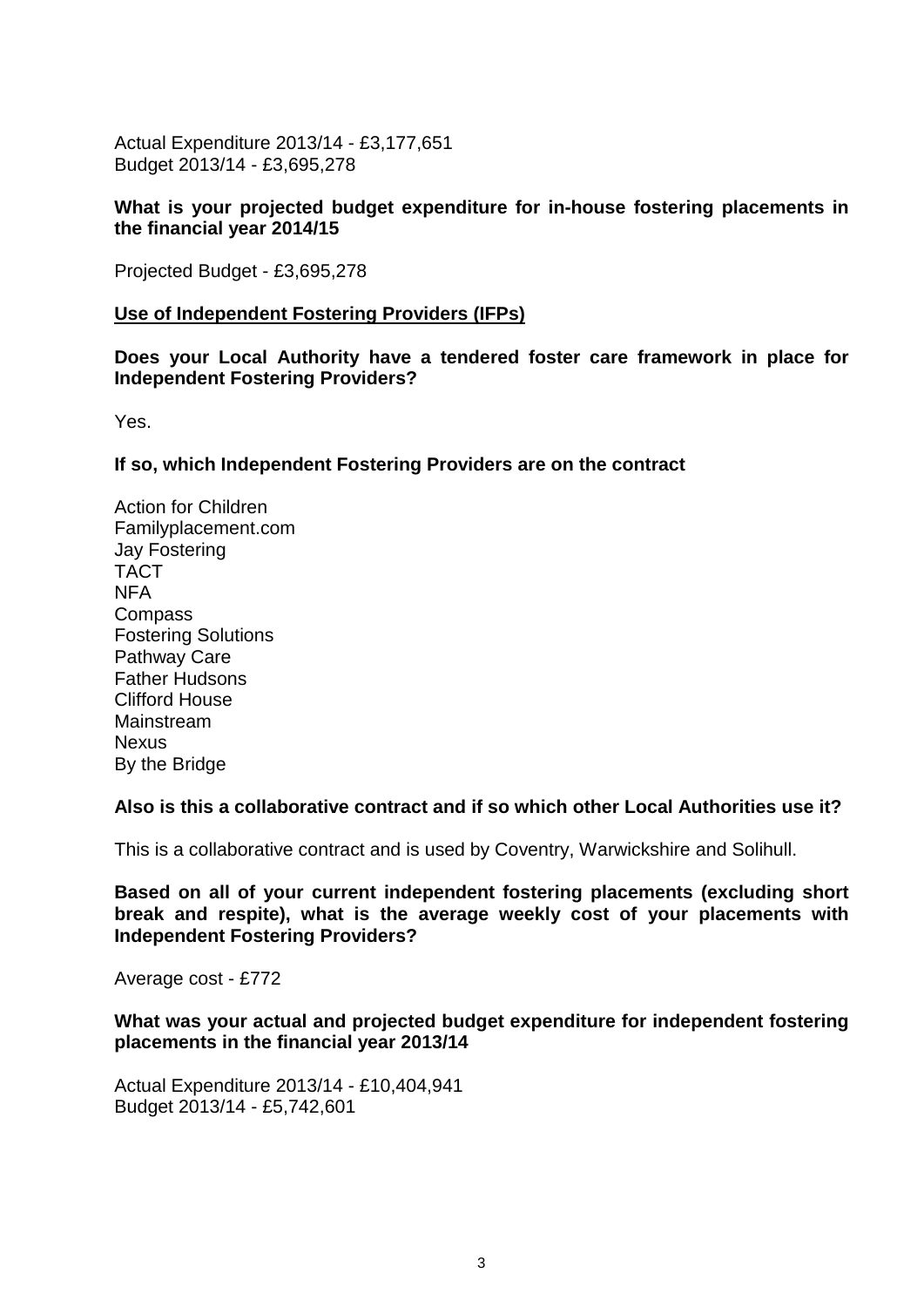# **What is your projected budget expenditure for independent fostering placements in the financial year 2014/15**

Projected Budget - £5,742,601

**Please provide the names of the 5 largest Independent Fostering Providers in terms of total number of placements within your Local Authority catchment area.**

- 1. Jay Fostering
- 2. By the Bridge
- 3. COMPASS
- 4. Sunbeam
- 5. Pathway Care/TACT

Please note, under the Re-Use of Public Sector Information 2005 Regulations you are free to use this information for your own use or for the purposes of news reporting.

However, any other type of re-use under the Regulations, for example; publication of the information or circulation to the public, will require permission of the copyright owner and may be subject to terms and conditions. For documents where the copyright does not belong to Coventry City Council you will need to apply separately to the copyright holder.

If you wish to apply to reuse the information you have requested or have any other issues relating to this request please do not hesitate to contact me.

You have a right to make representations about the outcome or handling of your request – in the first instance this must be made in writing within 40 working days of the date of this letter, to the Council's Information Governance Team at:

Council House, Room 21a Lower Ground Floor Earl Street, Coventry. CV1 5RR [infogov@coventry.gov.uk](mailto:infogov@coventry.gov.uk)

If you have done this and are still dissatisfied, the Information Commissioner can be contacted at:

Information Commissioner's Office Wycliffe House Water Lane Wilmslow **Cheshire** SK9 5AF

Yours sincerely